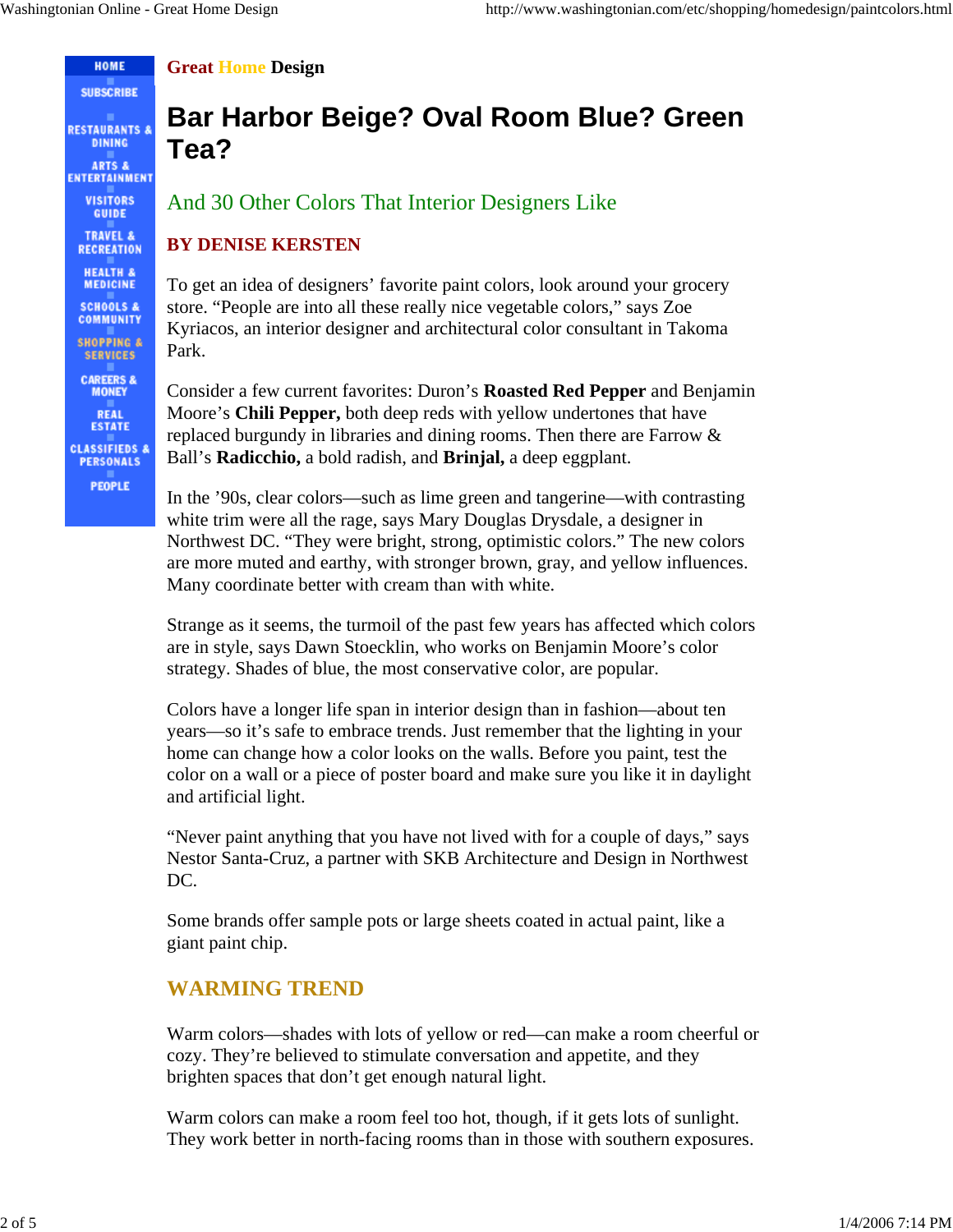Red is a traditional choice for dining rooms and studies. In addition to the pepper colors mentioned above, designers like Duron's **Cochineal.** "It's the kind of red you'd expect to see in an English library," says Mathilda Cox, a Northwest DC designer.

Dining rooms don't have to be red. Farrow & Ball's **Cooking Apple Green,** a soft, yellowy color—not sharp like a Granny Smith—got raves from many designers as a dining-room hue. "It's absolutely yummy!" Cox says.

Forget the idea that small rooms need light colors. A dark, rich color—like chocolate brown—can make a room seem less confined. Because it's so dark, chocolate works best where you won't spend too many daytime hours—powder rooms, dining rooms, libraries, and bedrooms. Two favorites: Farrow & Ball's **Wainscot,** a true, rich brown, and **Mahogany,** chocolate with a purple tinge.

#### **GOLDEN HOUR**

Gold is another hot color, in subtler shades than the harvest gold of the 1970s. Eric Crowe, director of home decor at the Color Wheel in McLean, says his customers have been pleased with Benjamin Moore's **Concord Ivory** and **Straw.** For a more saturated color, try Benjamin Moore's **Dorset Gold.**

Yellows are inviting and work in big spaces, but "be careful of the lemon factor," says Victoria Neale, a designer in Northwest DC. Farrow & Ball's **Hound Lemon** is a soft, safe shade. Christopher Nutter, a designer for McDonald & Associates in McLean, loves Farrow & Ball's **Citron,** a stronger yellow that needs a big, open room with lots of contrasting trim.

The same goes for Farrow & Ball's **Orangery,** a brownish mustard that several designers praised—with a word of caution. It works best when broken up by built-in bookshelves or used on an accent wall, which is one way to introduce a strong color without overwhelming the room.

#### **COOL BLUES**

In light shades, blues are airy and serene; in darker hues they tend to be moody and dramatic.

Deeper blues such as Farrow & Ball's **Oval Room Blue**—a dark aqua—and Benjamin Moore's **Providence Blue** and **Westcott Navy**—both slate blues—are stylish choices. Although conventional wisdom says to avoid blue in kitchens because it isn't appetizing, these shades look great against white cabinets.

Nestor Santa-Cruz recommends these colors in a lacquer finish. "A sheen makes a darker color appear lighter," he says.

Sheree Friedman, a designer in Potomac, likes to balance Benjamin Moore's **Down Pour Blue,** a crisp sky blue, with the warmth of **Berkshire Beige.** She uses **White Diamond** for trim.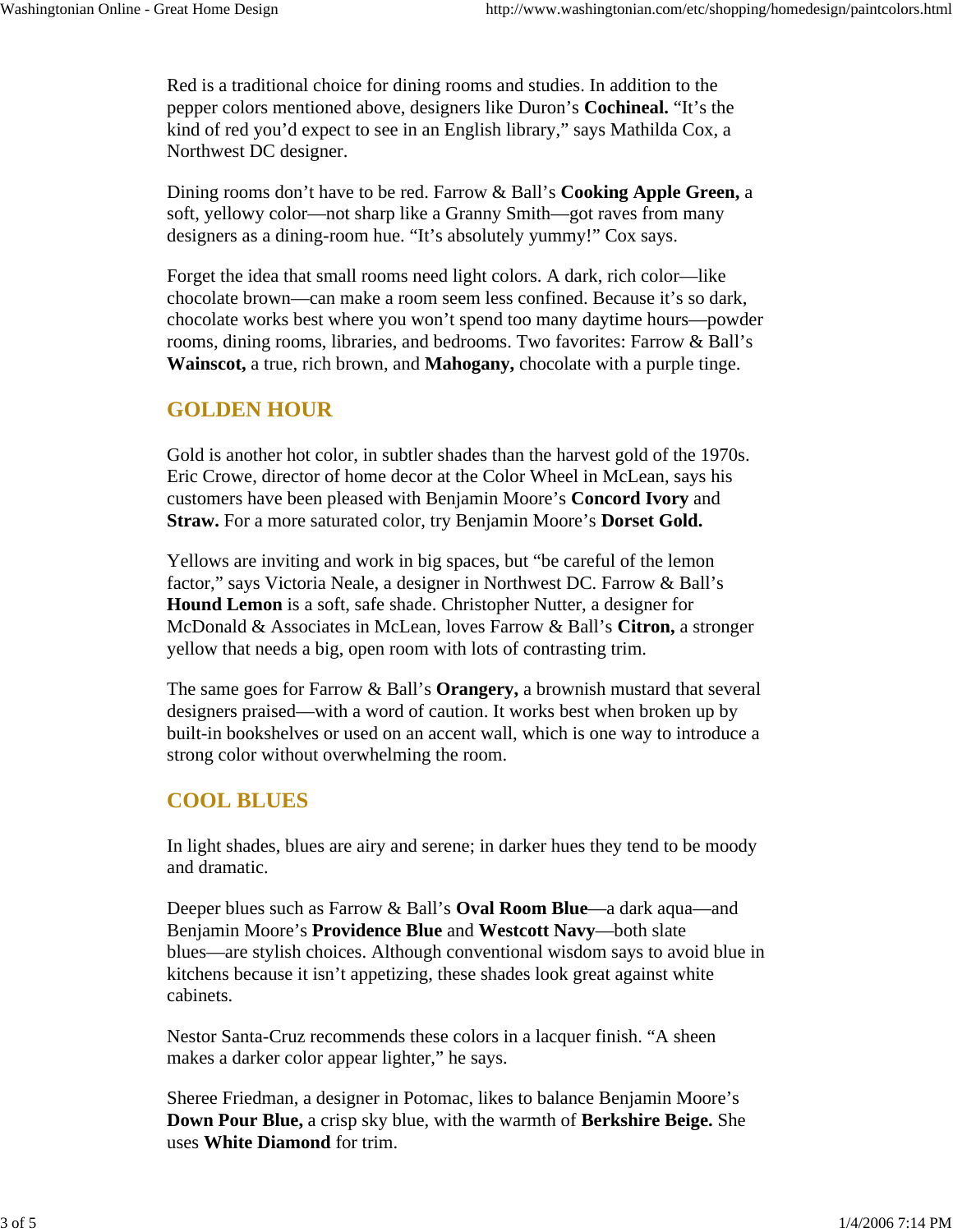Light blues create a peaceful mood in bedrooms, but beware clear blues—even in very pale shades they can look institutional. Blues with some gray, yellow, or red undertones work better. Try Benjamin Moore's **Windmill Wings,** a periwinkle, or **Crystal Blue,** a light blue-green.

Blues also make interesting ceiling colors. Try two designer favorites by Benjamin Moore: **Morning Sky Blue** and **Beacon Gray,** a sky blue with a tinge of gray.

### **NEUTRAL TERRITORY**

Neutral colors—which aren't too warm or too cool—can be soothing. They make great backdrops for colorful art, rugs, or fabrics, and some designers recommend using them in living rooms and other public spaces because everyone likes them.

These shades are deceptively tricky to work with because many have undertones that are hard to see on a paint chip but become dominant once the paint is applied to four walls. Without intending to, you can end up with a pink or green room.

Benjamin Moore's neutral beiges include **Bar Harbor Beige, Stone Hearth,** and **Alexandria Beige.** For a safe taupe, try Farrow & Ball's **Old White,** a light shade, or **Mouse's Back,** a true, deep taupe.

Sage green is another nice neutral. Cox recommends Duron's **Green Tea.**

#### **VISION IN WHITE**

**. . . . . . . . . . . .** 

Most designers say white is too cold and impersonal to use on walls. But Darryl Carter, a top Washington designer based in Northwest DC, says he uses white on walls when displaying art or when painting small spaces, especially if you can see from one room into the next. It's serene, it reflects light, and it can hide imperfections.

Carter used Benjamin Moore's **Moonlight White,** a very warm white, throughout his house and recommends Benjamin Moore's **Simply White** in a satin finish for trim.

Premixed whites and creams from Benjamin Moore are a good bet for trim and ceilings because they're true neutrals. Designers also recommend Duron's **Shell White.** Another strategy is to use the palest possible version of your wall color on the trim. It will appear white.  $\mathbf{W}$ 

*Denise Kersten (d.kersten@verizon.net) is a writer in Annapolis.*

**Sitting Pretty:** We Tested More Than 100 Reading Chairs to Find the Most Comfortable. Here Are Our Top Choices.